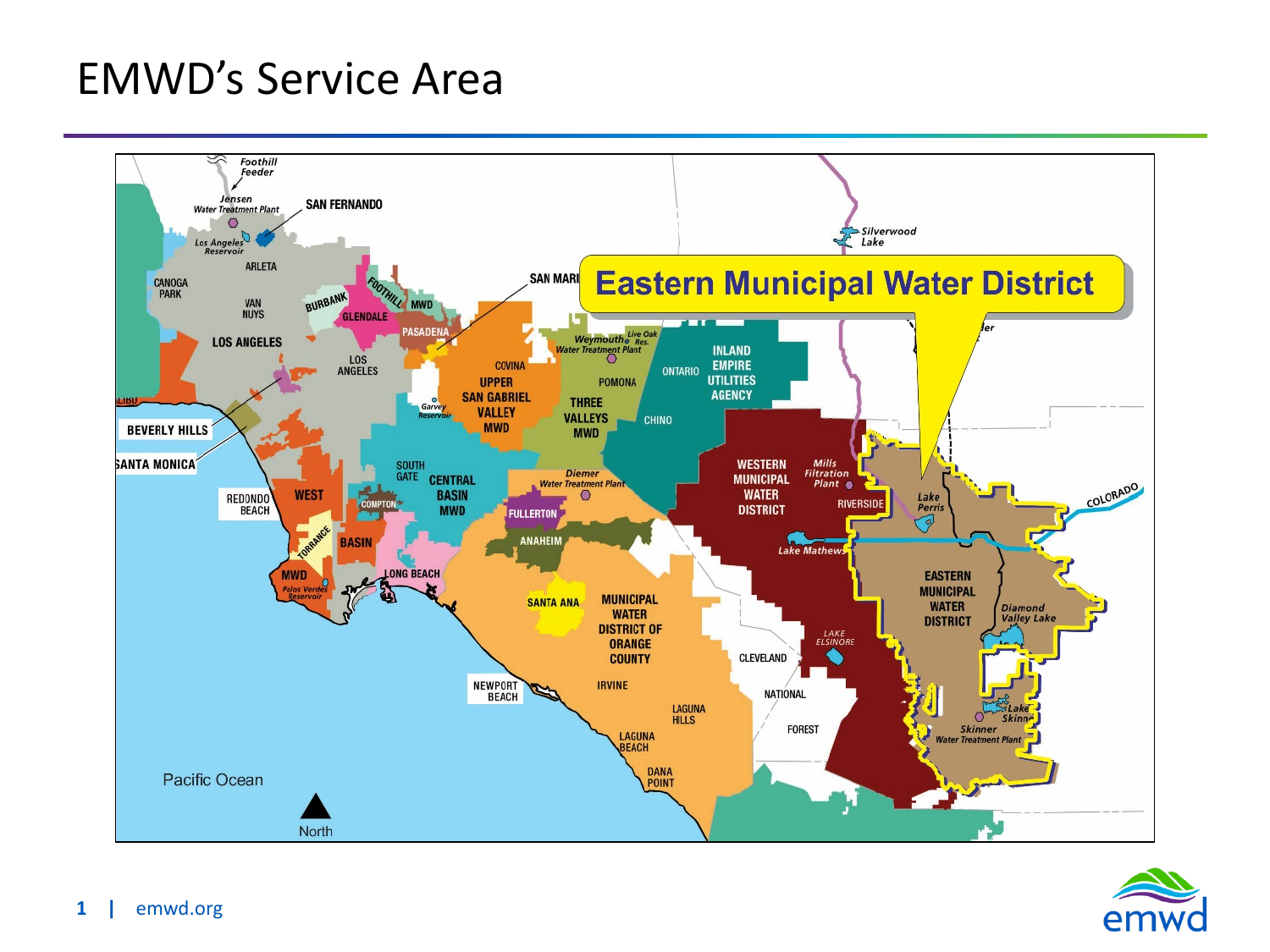## Regional Agencies

- Metropolitan Water District of Southern California (Metropolitan)
	- Regional wholesale water supplier made up of 26 member agencies serving 19 million people in Southern California
	- Imports water from the Colorado River and from Northern California as a State Water Contractor
- Santa Ana Watershed Project Authority (SAWPA)
	- Joint power authority composed of five member agencies
		- Eastern Municipal Water District, Inland Empire Utilities Agency, Orange County Water District, San Bernardino Valley Municipal Water District and Western Municipal Water District
	- Develops and maintains programs to protect Santa Ana River basin water resources
- **In 2014,** SAWPA member agencies began conceptual discussions to a develop multi-benefit, multi-use program













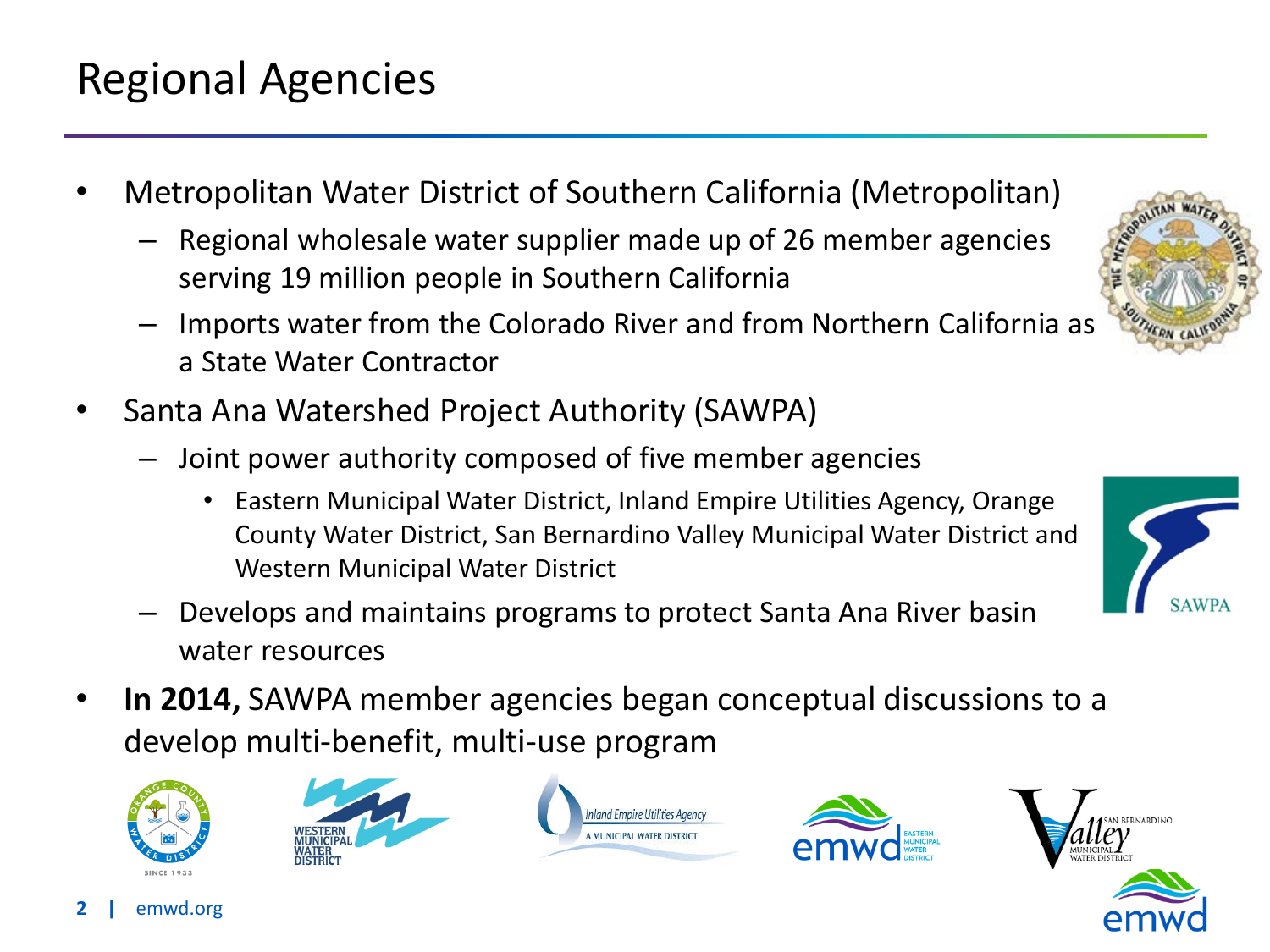## Santa Ana River Conservation and Conjunctive Use Program (SARCCUP)

- **The Program includes three main elements:**
	- Watershed-Scale Cooperative Water Banking Program
	- Water Use Efficiency: Smartscape and Water Budgets Assistance
		- 1,200 AFY over three-year period projected water savings
	- Habitat Creation & Arundo Removal
		- 640 acres of Arundo removal/12,800 AF of conserved water projected
		- 3.5 stream miles of native fish habitat
- **In 2016,** DWR awarded over \$55 million in Proposition 84 funding for SARCCUP
- Total SARCCUP Program \$150M







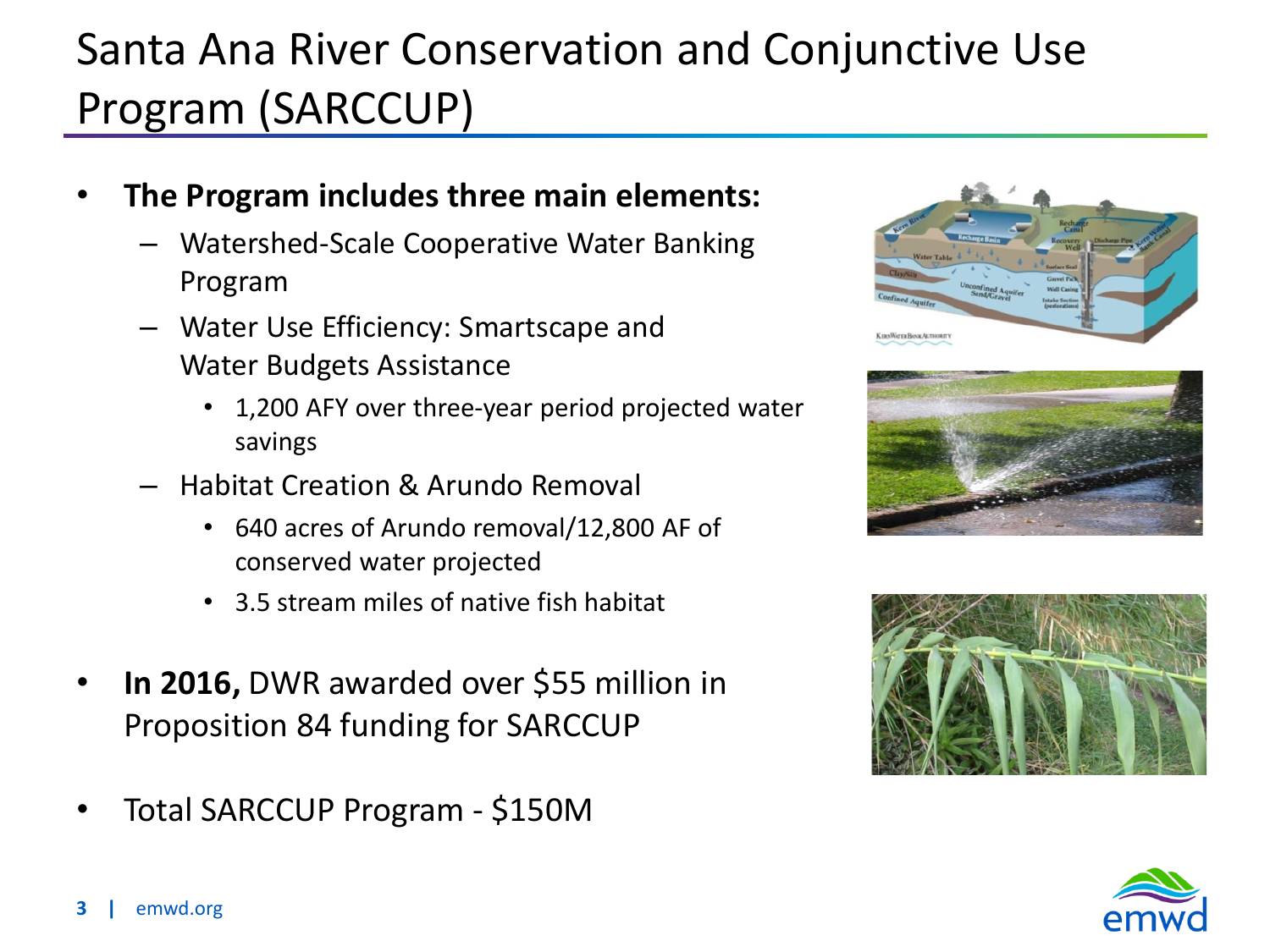## **Proposed SARCCUP Facilities**